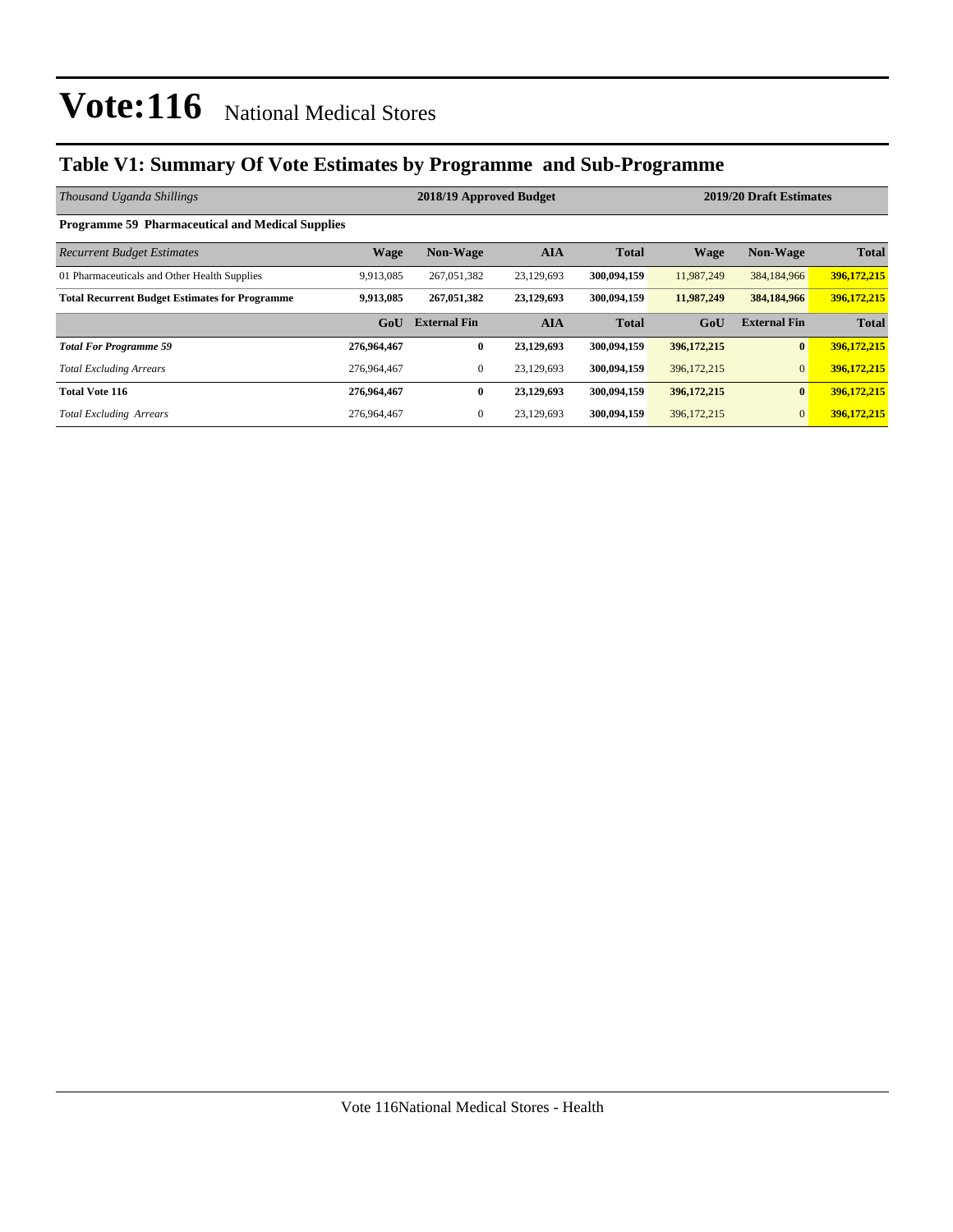### **Table V2: Summary Vote Estimates by Item**

| Thousand Uganda Shillings                                   |                  | 2019/20 Draft Estimates<br>2018/19 Approved Budget |            |              |               |                     |              |
|-------------------------------------------------------------|------------------|----------------------------------------------------|------------|--------------|---------------|---------------------|--------------|
|                                                             | GoU              | <b>External Fin</b>                                | AIA        | <b>Total</b> | GoU           | <b>External Fin</b> | <b>Total</b> |
| <b>Employees, Goods and Services (Outputs Provided)</b>     | 276,964,467      | $\bf{0}$                                           | 23,129,693 | 300,094,159  | 396, 172, 215 | $\bf{0}$            | 396,172,215  |
| 211102 Contract Staff Salaries                              | 9,913,085        | $\bf{0}$                                           | $\bf{0}$   | 9,913,085    | 11,987,249    | $\bf{0}$            | 11,987,249   |
| 211103 Allowances (Inc. Casuals, Temporary)                 | 2,598,385        | $\bf{0}$                                           | 990,733    | 3,589,118    | 11,015,935    | $\bf{0}$            | 11,015,935   |
| 212101 Social Security Contributions                        | 1,320,826        | $\bf{0}$                                           | 0          | 1,320,826    | 1,630,775     | $\bf{0}$            | 1,630,775    |
| 213001 Medical expenses (To employees)                      | 600,000          | $\bf{0}$                                           | $\bf{0}$   | 600,000      | $\bf{0}$      | $\bf{0}$            | $\bf{0}$     |
| 213004 Gratuity Expenses                                    | 2,318,111        | $\bf{0}$                                           | $\bf{0}$   | 2,318,111    | $\mathbf{0}$  | $\bf{0}$            | $\bf{0}$     |
| 221001 Advertising and Public Relations                     | 284,486          | $\bf{0}$                                           | 2,912,514  | 3,197,000    | 3,479,809     | $\bf{0}$            | 3,479,809    |
| 221002 Workshops and Seminars                               | 300,000          | $\bf{0}$                                           | 346,469    | 646,469      | $\bf{0}$      | $\bf{0}$            | $\bf{0}$     |
| 221003 Staff Training                                       | 445,000          | $\bf{0}$                                           | 200,000    | 645,000      | 1,570,445     | $\bf{0}$            | 1,570,445    |
| 221004 Recruitment Expenses                                 | 70,000           | $\bf{0}$                                           | $\bf{0}$   | 70,000       | $\bf{0}$      | $\bf{0}$            | $\bf{0}$     |
| 221006 Commissions and related charges                      | 500,000          | $\bf{0}$                                           | 2,331,342  | 2,831,342    | $\bf{0}$      | $\bf{0}$            |              |
| 221008 Computer supplies and Information Technology<br>(TT) | $\bf{0}$         | $\bf{0}$                                           | 3,759,833  | 3,759,833    | 4,435,649     | $\bf{0}$            | 4,435,649    |
| 221009 Welfare and Entertainment                            | 500,000          | $\bf{0}$                                           | 683,052    | 1,183,052    | 1,232,676     | $\bf{0}$            | 1,232,676    |
| 221011 Printing, Stationery, Photocopying and Binding       | 170,200          | $\bf{0}$                                           | 150,000    | 320,200      | $\bf{0}$      | $\bf{0}$            | $\bf{0}$     |
| 221012 Small Office Equipment                               | 140,200          | $\bf{0}$                                           | $\bf{0}$   | 140,200      | $\bf{0}$      | $\bf{0}$            | $\mathbf{0}$ |
| 221014 Bank Charges and other Bank related costs            | $\bf{0}$         | $\bf{0}$                                           | 30,000     | 30,000       | $\bf{0}$      | $\bf{0}$            | $\bf{0}$     |
| 221017 Subscriptions                                        | 113,100          | $\bf{0}$                                           | $\bf{0}$   | 113,100      | $\bf{0}$      | $\bf{0}$            |              |
| 222002 Postage and Courier                                  | 2,091            | $\bf{0}$                                           | 0          | 2,091        | $\bf{0}$      | $\bf{0}$            |              |
| 223002 Rates                                                | $\bf{0}$         | $\bf{0}$                                           | 63,470     | 63,470       | $\bf{0}$      | $\bf{0}$            |              |
| 223003 Rent – (Produced Assets) to private entities         | 200,000          | $\bf{0}$                                           | 730,000    | 930,000      | $\mathbf{0}$  | $\bf{0}$            |              |
| 223004 Guard and Security services                          | 12,582           | $\bf{0}$                                           | 197,417    | 210,000      | $\bf{0}$      | $\bf{0}$            |              |
| 223005 Electricity                                          | 50,000           | $\bf{0}$                                           | 341,308    | 391,308      | $\bf{0}$      | $\bf{0}$            |              |
| 223006 Water                                                | 20,000           | $\bf{0}$                                           | 44,800     | 64,800       | $\bf{0}$      | $\bf{0}$            |              |
| 223007 Other Utilities- (fuel, gas, firewood, charcoal)     | $\bf{0}$         | $\bf{0}$                                           | 0          | $\bf{0}$     | 1,529,554     | $\bf{0}$            | 1,529,554    |
| 224001 Medical Supplies                                     | 254,937,307      | $\bf{0}$                                           | 200,000    | 255,137,307  | 336,407,310   | $\bf{0}$            | 336,407,310  |
| 224005 Uniforms, Beddings and Protective Gear               | 102,100          | $\bf{0}$                                           | $\bf{0}$   | 102,100      | $\bf{0}$      | $\bf{0}$            | $\bf{0}$     |
| 225001 Consultancy Services- Short term                     | 0                | $\bf{0}$                                           | 0          | $\bf{0}$     | 5,575,893     | $\bf{0}$            | 5,575,893    |
| 225002 Consultancy Services-Long-term                       | 0                | $\bf{0}$                                           | 752,000    | 752,000      | $\bf{0}$      | $\bf{0}$            | $\bf{0}$     |
| 226001 Insurances                                           | 800,000          | $\bf{0}$                                           | 1,600,000  | 2,400,000    | $\bf{0}$      | $\bf{0}$            | $\bf{0}$     |
| 227001 Travel inland                                        | $\bf{0}$         | $\bf{0}$                                           | 0          | $\bf{0}$     | 13,860,506    | $\bf{0}$            | 13,860,506   |
| 227003 Carriage, Haulage, Freight and transport hire        | 200,000          | $\bf{0}$                                           | 2,750,029  | 2,950,029    | $\bf{0}$      | $\bf{0}$            | $\bf{0}$     |
| 227004 Fuel, Lubricants and Oils                            | $\bf{0}$         | $\bf{0}$                                           | 2,236,000  | 2,236,000    | $\bf{0}$      | $\bf{0}$            | $\bf{0}$     |
| 228001 Maintenance - Civil                                  | $\boldsymbol{0}$ | $\bf{0}$                                           | 340,000    | 340,000      | $\bf{0}$      | $\bf{0}$            | $\bf{0}$     |
| 228002 Maintenance - Vehicles                               | 315,363          | $\bf{0}$                                           | 1,444,050  | 1,759,413    | $\bf{0}$      | $\bf{0}$            |              |
| 228003 Maintenance – Machinery, Equipment $\&$<br>Furniture | 1,051,632        | $\bf{0}$                                           | 1,026,674  | 2,078,306    | $\bf{0}$      | 0                   | $\bf{0}$     |
| 228004 Maintenance – Other                                  | $\boldsymbol{0}$ | $\bf{0}$                                           | 0          | $\bf{0}$     | 3,446,414     | $\bf{0}$            | 3,446,414    |

Vote 116National Medical Stores - Health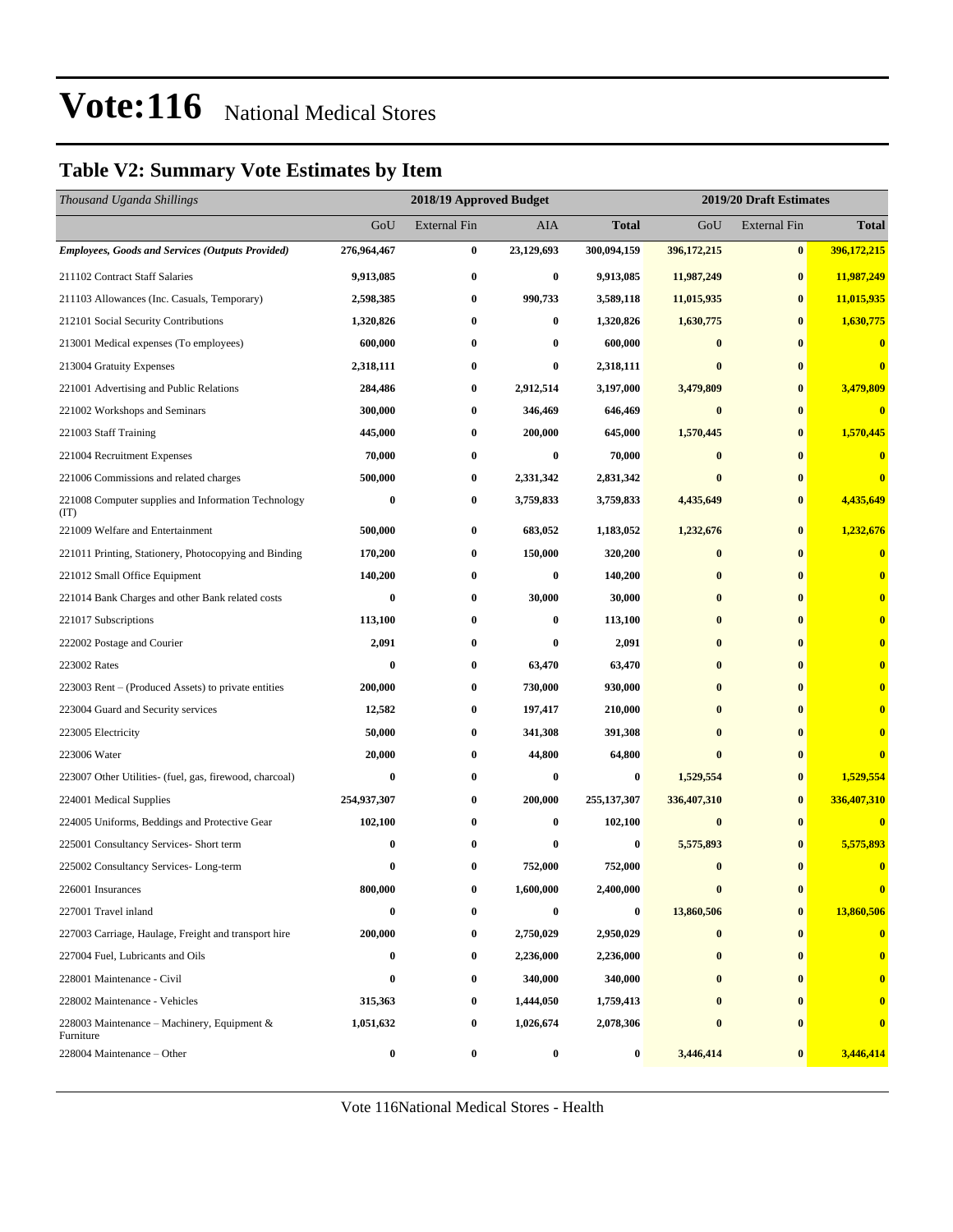| <b>Grand Total Vote 116</b>    | 276,964,467 | 23.129.693 | 300,094,159 | 396, 172, 215 | 396.172.215 |
|--------------------------------|-------------|------------|-------------|---------------|-------------|
| <b>Total Excluding Arrears</b> | 276,964,467 | 23.129.693 | 300,094,159 | 396, 172, 215 | 396,172,215 |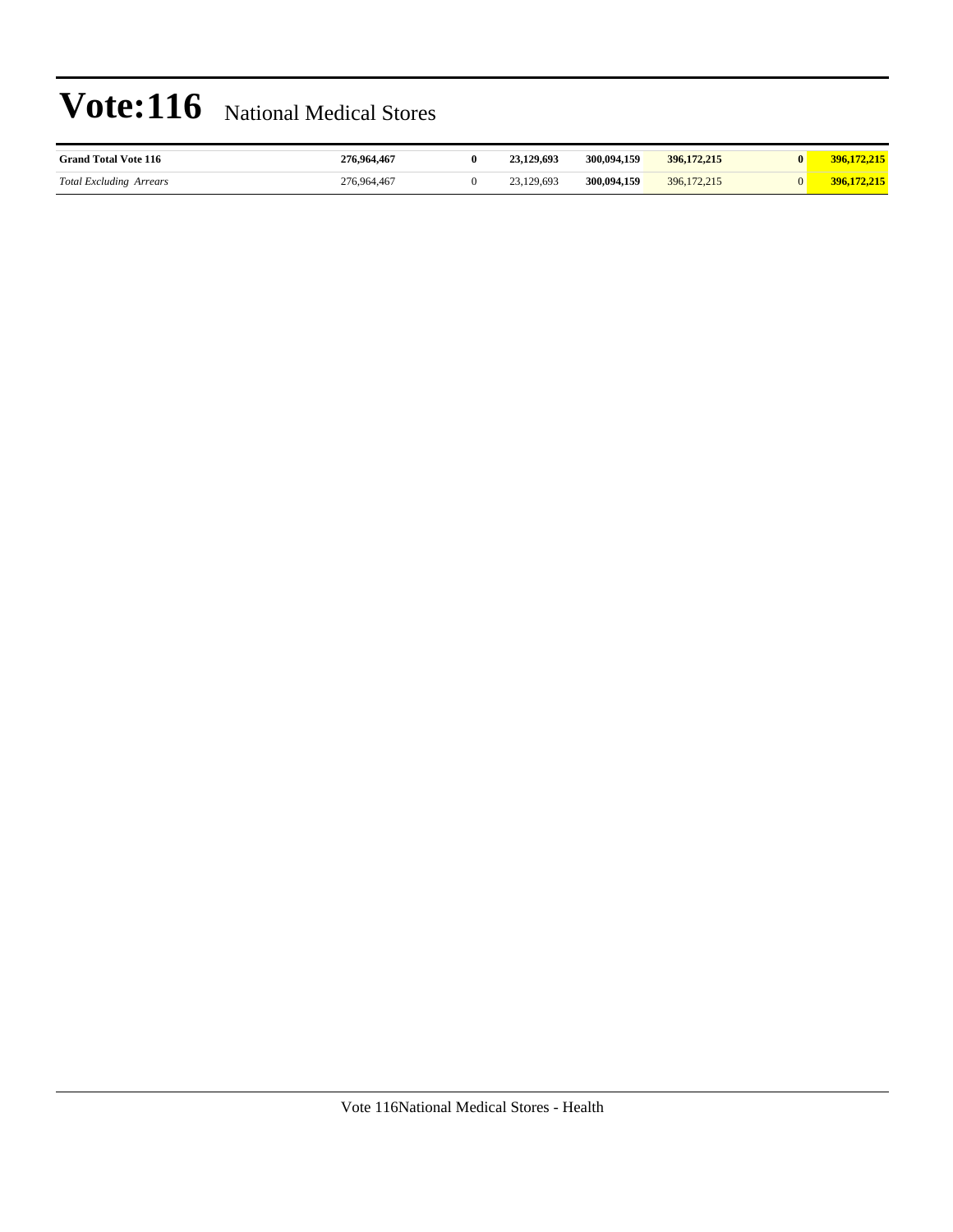### **Table V3: Detailed Estimates by Programme, Sub Programme, Output and Item**

*Programmme 59 Pharmaceutical and Medical Supplies*

*Recurrent Budget Estimates*

#### **SubProgramme 01 Pharmaceuticals and Other Health Supplies**

| Thousand Uganda Shillings                                   |                       | 2018/19 Approved Budget |                       |              |                       | 2019/20 Draft Estimates |              |  |
|-------------------------------------------------------------|-----------------------|-------------------------|-----------------------|--------------|-----------------------|-------------------------|--------------|--|
| <b>Outputs Provided</b>                                     | Wage                  | Non Wage                | <b>AIA</b>            | <b>Total</b> | Wage                  | Non Wage                | <b>Total</b> |  |
| Output 085906 Supply of EMHS to HC 11 (Basic Kit)           |                       |                         |                       |              |                       |                         |              |  |
| 211103 Allowances (Inc. Casuals, Temporary)                 | $\overline{0}$        | 893,059                 | $\boldsymbol{0}$      | 893,059      | $\mathbf{0}$          | $\overline{0}$          | $\bf{0}$     |  |
| 224001 Medical Supplies                                     | $\boldsymbol{0}$      | 10,270,178              | $\boldsymbol{0}$      | 10,270,178   | $\mathbf{0}$          | 10,270,178              | 10,270,178   |  |
| <b>Total Cost of Output 06</b>                              | 0                     | 11,163,237              | $\boldsymbol{\theta}$ | 11,163,237   | $\boldsymbol{\theta}$ | 10,270,178              | 10,270,178   |  |
| Output 085907 Supply of EMHS to HC 111 (Basic Kit)          |                       |                         |                       |              |                       |                         |              |  |
| 211103 Allowances (Inc. Casuals, Temporary)                 | $\boldsymbol{0}$      | 1,416,269               | $\mathbf{0}$          | 1,416,269    | $\mathbf{0}$          | $\mathbf{0}$            | $\bf{0}$     |  |
| 213004 Gratuity Expenses                                    | $\boldsymbol{0}$      | 212,531                 | $\boldsymbol{0}$      | 212,531      | $\mathbf{0}$          | $\overline{0}$          | $\bf{0}$     |  |
| 224001 Medical Supplies                                     | $\boldsymbol{0}$      | 18,731,200              | $\boldsymbol{0}$      | 18,731,200   | $\boldsymbol{0}$      | 27,931,200              | 27,931,200   |  |
| <b>Total Cost of Output 07</b>                              | $\boldsymbol{\theta}$ | 20,360,000              | 0                     | 20,360,000   | $\boldsymbol{\theta}$ | 27,931,200              | 27,931,200   |  |
| Output 085908 Supply of EMHS to HC 1V                       |                       |                         |                       |              |                       |                         |              |  |
| 211103 Allowances (Inc. Casuals, Temporary)                 | $\boldsymbol{0}$      | 289,057                 | $\boldsymbol{0}$      | 289,057      | $\mathbf{0}$          | $\overline{0}$          | $\bf{0}$     |  |
| 213004 Gratuity Expenses                                    | $\mathbf{0}$          | 733,503                 | $\mathbf{0}$          | 733,503      | $\mathbf{0}$          | $\overline{0}$          | $\bf{0}$     |  |
| 224001 Medical Supplies                                     | $\boldsymbol{0}$      | 11,759,440              | $\boldsymbol{0}$      | 11,759,440   | $\mathbf{0}$          | 11,759,440              | 11,759,440   |  |
| <b>Total Cost of Output 08</b>                              | 0                     | 12,782,000              | 0                     | 12,782,000   | $\boldsymbol{\theta}$ | 11,759,440              | 11,759,440   |  |
| Output 085909 Supply of EMHS to General Hospitals           |                       |                         |                       |              |                       |                         |              |  |
| 213001 Medical expenses (To employees)                      | $\mathbf{0}$          | 184,483                 | $\mathbf{0}$          | 184,483      | $\overline{0}$        | $\overline{0}$          | $\bf{0}$     |  |
| 213004 Gratuity Expenses                                    | $\boldsymbol{0}$      | 1,372,077               | $\mathbf{0}$          | 1,372,077    | $\mathbf{0}$          | $\mathbf{0}$            | $\bf{0}$     |  |
| 224001 Medical Supplies                                     | $\mathbf{0}$          | 17,900,440              | $\mathbf{0}$          | 17,900,440   | $\mathbf{0}$          | 17,900,440              | 17,900,440   |  |
| <b>Total Cost of Output 09</b>                              | $\boldsymbol{\theta}$ | 19,457,000              | $\pmb{\theta}$        | 19,457,000   | $\boldsymbol{\theta}$ | 17,900,440              | 17,900,440   |  |
| Output 085910 Supply of EMHS to Regional Referral Hospitals |                       |                         |                       |              |                       |                         |              |  |
| 212101 Social Security Contributions                        | $\boldsymbol{0}$      | 1,043,123               | $\boldsymbol{0}$      | 1,043,123    | $\mathbf{0}$          | $\overline{0}$          | $\bf{0}$     |  |
| 213001 Medical expenses (To employees)                      | $\mathbf{0}$          | 415,517                 | $\mathbf{0}$          | 415,517      | $\mathbf{0}$          | $\overline{0}$          | $\bf{0}$     |  |
| 224001 Medical Supplies                                     | $\boldsymbol{0}$      | 16,774,360              | $\boldsymbol{0}$      | 16,774,360   | $\mathbf{0}$          | 16,774,360              | 16,774,360   |  |
| <b>Total Cost of Output 10</b>                              | 0                     | 18,233,000              | $\pmb{\theta}$        | 18,233,000   | $\boldsymbol{\theta}$ | 16,774,360              | 16,774,360   |  |
| Output 085911 Supply of EMHS to National Referral Hospitals |                       |                         |                       |              |                       |                         |              |  |
| 212101 Social Security Contributions                        | $\boldsymbol{0}$      | 277,703                 | $\mathbf{0}$          | 277,703      | $\mathbf{0}$          | $\overline{0}$          | $\bf{0}$     |  |
| 221003 Staff Training                                       | $\boldsymbol{0}$      | 445,000                 | $\boldsymbol{0}$      | 445,000      | $\mathbf{0}$          | $\overline{0}$          | $\mathbf{0}$ |  |
| 221004 Recruitment Expenses                                 | $\boldsymbol{0}$      | 70,000                  | $\boldsymbol{0}$      | 70,000       | $\mathbf{0}$          | $\boldsymbol{0}$        | $\mathbf{0}$ |  |
| 221009 Welfare and Entertainment                            | $\boldsymbol{0}$      | 403,445                 | $\mathbf{0}$          | 403,445      | $\mathbf{0}$          | $\overline{0}$          | $\bf{0}$     |  |
| 221017 Subscriptions                                        | $\boldsymbol{0}$      | 113,100                 | $\mathbf{0}$          | 113,100      | $\mathbf{0}$          | $\boldsymbol{0}$        | $\bf{0}$     |  |
| 224001 Medical Supplies                                     | $\overline{0}$        | 15,056,352              | $\mathbf{0}$          | 15,056,352   | $\overline{0}$        | 15,056,352              | 15,056,352   |  |
| <b>Total Cost of Output 11</b>                              | 0                     | 16,365,600              | 0                     | 16,365,600   | $\boldsymbol{\theta}$ | 15,056,352              | 15,056,352   |  |

Vote 116National Medical Stores - Health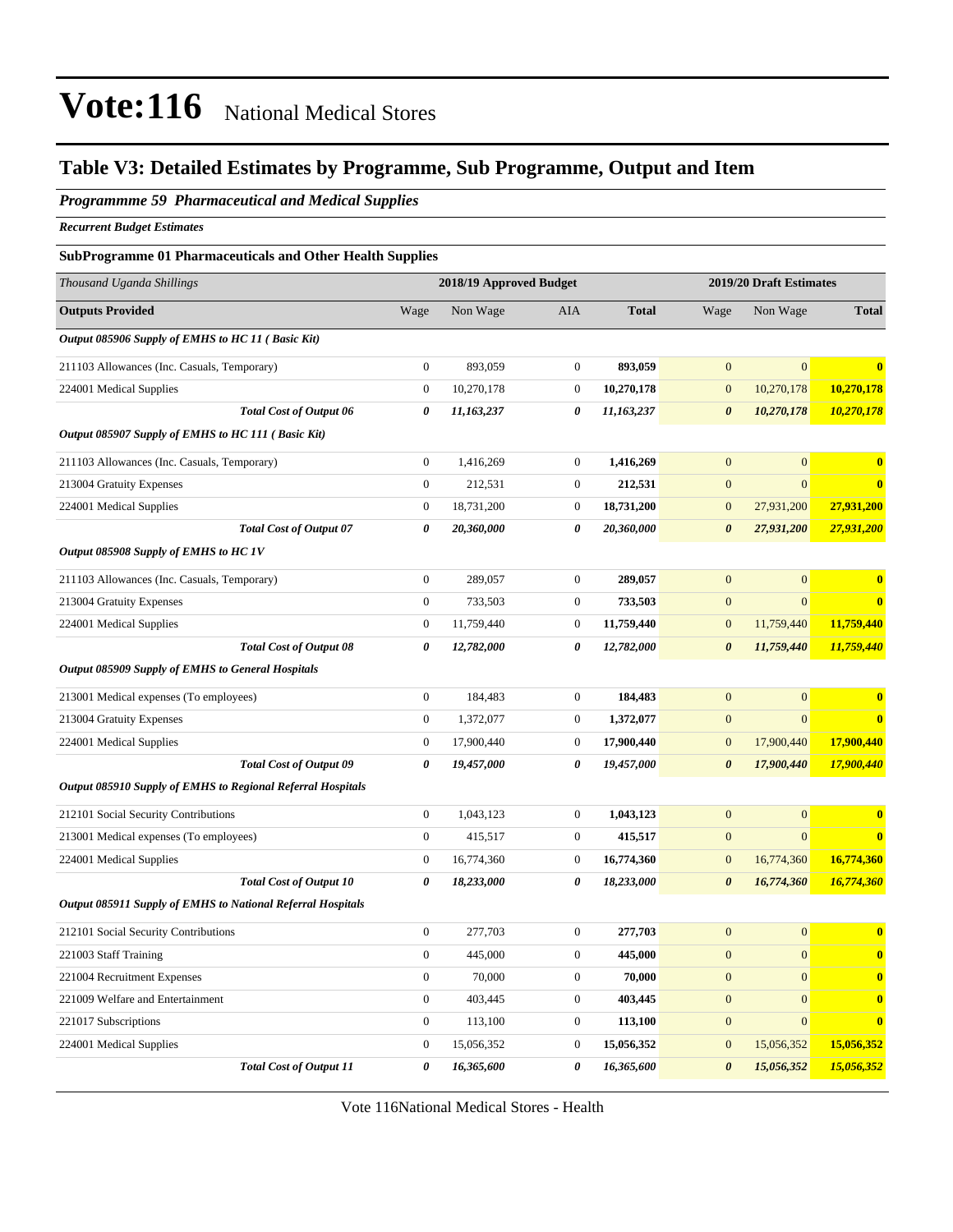#### *Output 085913 Supply of EMHS to Specialised Units*

| 221009 Welfare and Entertainment                         | $\mathbf{0}$          | 96,555           | $\boldsymbol{0}$ | 96,555     | $\mathbf{0}$<br>$\overline{0}$      | $\bf{0}$     |
|----------------------------------------------------------|-----------------------|------------------|------------------|------------|-------------------------------------|--------------|
| 224001 Medical Supplies                                  | $\mathbf{0}$          | 15,735,339       | $\boldsymbol{0}$ | 15,735,339 | $\mathbf{0}$<br>31,375,340          | 31,375,340   |
| 224005 Uniforms, Beddings and Protective Gear            | $\boldsymbol{0}$      | 102,100          | $\boldsymbol{0}$ | 102,100    | $\mathbf{0}$<br>$\mathbf{0}$        | $\bf{0}$     |
| 228002 Maintenance - Vehicles                            | $\mathbf{0}$          | 315,363          | $\boldsymbol{0}$ | 315,363    | $\overline{0}$<br>$\mathbf{0}$      | $\mathbf{0}$ |
| 228003 Maintenance – Machinery, Equipment & Furniture    | $\mathbf{0}$          | 854,273          | $\boldsymbol{0}$ | 854,273    | $\mathbf{0}$<br>$\overline{0}$      | $\bf{0}$     |
| <b>Total Cost of Output 13</b>                           | $\boldsymbol{\theta}$ | 17,103,630       | 0                | 17,103,630 | $\boldsymbol{\theta}$<br>31,375,340 | 31,375,340   |
| Output 085914 Supply of Emergency and Donated Medicines  |                       |                  |                  |            |                                     |              |
| 211103 Allowances (Inc. Casuals, Temporary)              | $\mathbf{0}$          | $\boldsymbol{0}$ | 990,733          | 990,733    | $\mathbf{0}$<br>$\boldsymbol{0}$    | $\bf{0}$     |
| 221001 Advertising and Public Relations                  | $\overline{0}$        | $\boldsymbol{0}$ | 2,912,514        | 2,912,514  | $\mathbf{0}$<br>$\overline{0}$      | $\bf{0}$     |
| 221002 Workshops and Seminars                            | $\mathbf{0}$          | $\boldsymbol{0}$ | 346,469          | 346,469    | $\overline{0}$<br>$\mathbf{0}$      | $\bf{0}$     |
| 221003 Staff Training                                    | $\overline{0}$        | $\boldsymbol{0}$ | 200,000          | 200,000    | $\mathbf{0}$<br>$\overline{0}$      | $\bf{0}$     |
| 221006 Commissions and related charges                   | $\mathbf{0}$          | $\boldsymbol{0}$ | 2,331,342        | 2,331,342  | $\mathbf{0}$<br>$\overline{0}$      | $\bf{0}$     |
| 221008 Computer supplies and Information Technology (IT) | $\overline{0}$        | $\boldsymbol{0}$ | 3,759,833        | 3,759,833  | $\mathbf{0}$<br>$\overline{0}$      | $\bf{0}$     |
| 221009 Welfare and Entertainment                         | $\overline{0}$        | $\boldsymbol{0}$ | 683,052          | 683,052    | $\overline{0}$<br>$\mathbf{0}$      | $\bf{0}$     |
| 221011 Printing, Stationery, Photocopying and Binding    | $\boldsymbol{0}$      | $\boldsymbol{0}$ | 150,000          | 150,000    | $\overline{0}$<br>$\mathbf{0}$      | $\bf{0}$     |
| 221014 Bank Charges and other Bank related costs         | $\overline{0}$        | $\boldsymbol{0}$ | 30.000           | 30,000     | $\mathbf{0}$<br>$\overline{0}$      | $\bf{0}$     |
| 223002 Rates                                             | $\mathbf{0}$          | $\boldsymbol{0}$ | 63,470           | 63,470     | $\mathbf{0}$<br>$\overline{0}$      | $\bf{0}$     |
| 223003 Rent – (Produced Assets) to private entities      | $\overline{0}$        | $\boldsymbol{0}$ | 730,000          | 730,000    | $\mathbf{0}$<br>$\overline{0}$      | $\bf{0}$     |
| 223004 Guard and Security services                       | $\overline{0}$        | $\boldsymbol{0}$ | 197,417          | 197,417    | $\mathbf{0}$<br>$\overline{0}$      | $\bf{0}$     |
| 223005 Electricity                                       | $\boldsymbol{0}$      | 50,000           | 341,308          | 391,308    | $\overline{0}$<br>$\mathbf{0}$      | $\bf{0}$     |
| 223006 Water                                             | $\overline{0}$        | $\boldsymbol{0}$ | 44,800           | 44,800     | $\mathbf{0}$<br>$\overline{0}$      | $\bf{0}$     |
| 224001 Medical Supplies                                  | $\mathbf{0}$          | 2,304,273        | 200,000          | 2,504,273  | 2,300,000<br>$\mathbf{0}$           | 2,300,000    |
| 225002 Consultancy Services-Long-term                    | $\mathbf{0}$          | $\boldsymbol{0}$ | 752,000          | 752,000    | $\mathbf{0}$<br>$\overline{0}$      | $\bf{0}$     |
| 226001 Insurances                                        | $\overline{0}$        | $\boldsymbol{0}$ | 1,600,000        | 1,600,000  | $\overline{0}$<br>$\mathbf{0}$      | $\bf{0}$     |
| 227003 Carriage, Haulage, Freight and transport hire     | $\mathbf{0}$          | $\boldsymbol{0}$ | 2,750,029        | 2,750,029  | $\mathbf{0}$<br>$\overline{0}$      | $\bf{0}$     |
| 227004 Fuel, Lubricants and Oils                         | $\overline{0}$        | $\boldsymbol{0}$ | 2,236,000        | 2,236,000  | $\mathbf{0}$<br>$\overline{0}$      | $\bf{0}$     |
| 228001 Maintenance - Civil                               | $\overline{0}$        | $\boldsymbol{0}$ | 340,000          | 340,000    | $\mathbf{0}$<br>$\overline{0}$      | $\bf{0}$     |
| 228002 Maintenance - Vehicles                            | $\overline{0}$        | $\boldsymbol{0}$ | 1,444,050        | 1,444,050  | $\mathbf{0}$<br>$\overline{0}$      | $\bf{0}$     |
| 228003 Maintenance - Machinery, Equipment & Furniture    | $\boldsymbol{0}$      | 145,727          | 1,026,674        | 1,172,401  | $\overline{0}$<br>$\mathbf{0}$      | $\bf{0}$     |
| <b>Total Cost of Output 14</b>                           | 0                     | 2,500,000        | 23,129,693       | 25,629,693 | $\boldsymbol{\theta}$<br>2,300,000  | 2,300,000    |
| Output 085915 Supply of Reproductive Health Items        |                       |                  |                  |            |                                     |              |
| 221001 Advertising and Public Relations                  | $\boldsymbol{0}$      | 30,000           | $\boldsymbol{0}$ | 30,000     | $\mathbf{0}$<br>$\overline{0}$      | $\bf{0}$     |
| 221006 Commissions and related charges                   | $\mathbf{0}$          | 500,000          | $\overline{0}$   | 500,000    | $\boldsymbol{0}$<br>$\overline{0}$  | $\bf{0}$     |
| 221011 Printing, Stationery, Photocopying and Binding    | $\mathbf{0}$          | 170,200          | $\boldsymbol{0}$ | 170,200    | $\boldsymbol{0}$<br>$\overline{0}$  | $\mathbf{0}$ |
| 221012 Small Office Equipment                            | $\boldsymbol{0}$      | 140,200          | $\boldsymbol{0}$ | 140,200    | $\mathbf{0}$<br>$\overline{0}$      | $\bf{0}$     |
| 222002 Postage and Courier                               | $\mathbf{0}$          | 2,091            | $\boldsymbol{0}$ | 2,091      | $\mathbf{0}$<br>$\overline{0}$      | $\bf{0}$     |
| 223004 Guard and Security services                       | $\mathbf{0}$          | 12,582           | $\boldsymbol{0}$ | 12,582     | $\boldsymbol{0}$<br>$\overline{0}$  | $\bf{0}$     |
| 223006 Water                                             | $\mathbf{0}$          | 20,000           | $\boldsymbol{0}$ | 20,000     | $\boldsymbol{0}$<br>$\overline{0}$  | $\bf{0}$     |
| 224001 Medical Supplies                                  | $\boldsymbol{0}$      | 15,014,784       | $\boldsymbol{0}$ | 15,014,784 | 14,720,000<br>$\mathbf{0}$          | 14,720,000   |
| 227003 Carriage, Haulage, Freight and transport hire     | $\mathbf{0}$          | 58,511           | $\boldsymbol{0}$ | 58,511     | $\mathbf{0}$<br>$\overline{0}$      | $\bf{0}$     |
|                                                          |                       |                  |                  |            |                                     |              |

Vote 116National Medical Stores - Health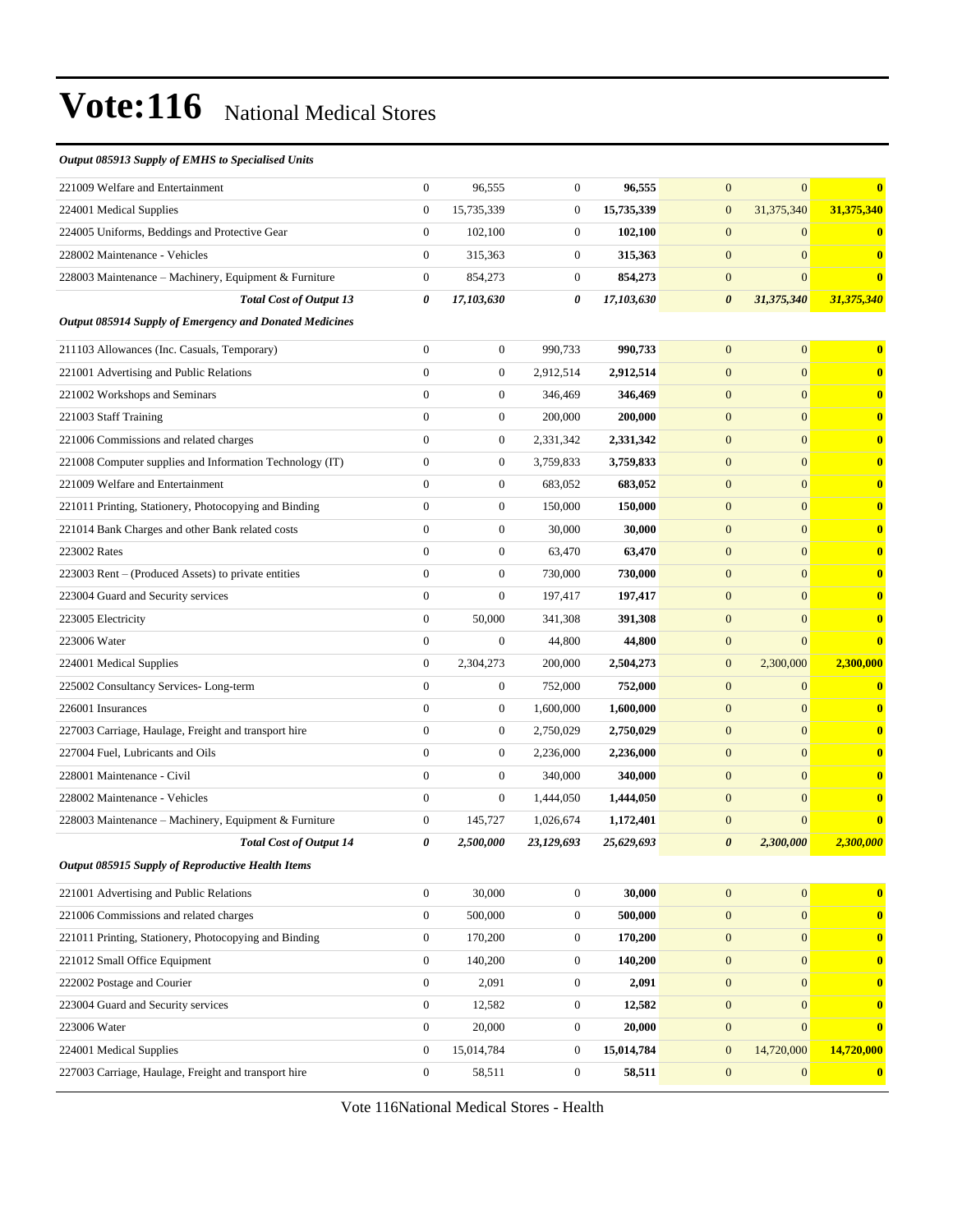| 228003 Maintenance – Machinery, Equipment & Furniture                           |                                | 0                | 51,632           | $\boldsymbol{0}$ | 51,632     | $\mathbf{0}$          | $\overline{0}$        | $\bf{0}$    |
|---------------------------------------------------------------------------------|--------------------------------|------------------|------------------|------------------|------------|-----------------------|-----------------------|-------------|
|                                                                                 | <b>Total Cost of Output 15</b> | 0                | 16,000,000       | 0                | 16,000,000 | $\boldsymbol{\theta}$ | 14,720,000            | 14,720,000  |
| <b>Output 085916 Immunisation Supplies</b>                                      |                                |                  |                  |                  |            |                       |                       |             |
| 221001 Advertising and Public Relations                                         |                                | $\boldsymbol{0}$ | 78,511           | $\boldsymbol{0}$ | 78,511     | $\mathbf{0}$          | $\overline{0}$        | $\bf{0}$    |
| 221002 Workshops and Seminars                                                   |                                | $\boldsymbol{0}$ | 300,000          | $\boldsymbol{0}$ | 300,000    | $\mathbf{0}$          | $\mathbf{0}$          | $\bf{0}$    |
| 223003 Rent – (Produced Assets) to private entities                             |                                | $\boldsymbol{0}$ | 200,000          | $\mathbf{0}$     | 200,000    | $\mathbf{0}$          | $\boldsymbol{0}$      | $\bf{0}$    |
| 224001 Medical Supplies                                                         |                                | $\boldsymbol{0}$ | 17,480,000       | $\boldsymbol{0}$ | 17,480,000 | $\mathbf{0}$          | 26,680,000            | 26,680,000  |
| 226001 Insurances                                                               |                                | $\boldsymbol{0}$ | 800,000          | $\boldsymbol{0}$ | 800,000    | $\mathbf{0}$          | $\mathbf{0}$          | $\bf{0}$    |
| 227003 Carriage, Haulage, Freight and transport hire                            |                                | $\boldsymbol{0}$ | 141,489          | $\boldsymbol{0}$ | 141,489    | $\mathbf{0}$          | $\mathbf{0}$          | $\bf{0}$    |
|                                                                                 | <b>Total Cost of Output 16</b> | 0                | 19,000,000       | 0                | 19,000,000 | $\boldsymbol{\theta}$ | 26,680,000            | 26,680,000  |
| Output 085917 Supply of Lab Commodities to accredited Facilities                |                                |                  |                  |                  |            |                       |                       |             |
| 221001 Advertising and Public Relations                                         |                                | $\boldsymbol{0}$ | 175,975          | $\boldsymbol{0}$ | 175,975    | $\mathbf{0}$          | $\mathbf{0}$          | $\bf{0}$    |
| 224001 Medical Supplies                                                         |                                | $\boldsymbol{0}$ | 10,120,000       | $\boldsymbol{0}$ | 10,120,000 | $\mathbf{0}$          | 10,120,000            | 10,120,000  |
|                                                                                 | <b>Total Cost of Output 17</b> | 0                | 10,295,975       | 0                | 10,295,975 | $\boldsymbol{\theta}$ | 10,120,000            | 10,120,000  |
| Output 085918 Supply of ARVs to accredited Facilities                           |                                |                  |                  |                  |            |                       |                       |             |
| 224001 Medical Supplies                                                         |                                | $\boldsymbol{0}$ | 86,931,006       | $\boldsymbol{0}$ | 86,931,006 | $\mathbf{0}$          | 140,328,979           | 140,328,979 |
|                                                                                 | <b>Total Cost of Output 18</b> | 0                | 86,931,006       | 0                | 86,931,006 | $\boldsymbol{\theta}$ | 140,328,979           | 140,328,979 |
| Output 085919 Supply of Anti-Malarial Medicines (ACTs) to accredited facilities |                                |                  |                  |                  |            |                       |                       |             |
| 224001 Medical Supplies                                                         |                                | $\boldsymbol{0}$ | 10,219,935       | $\mathbf{0}$     | 10,219,935 | $\mathbf{0}$          | 4,751,021             | 4,751,021   |
|                                                                                 | <b>Total Cost of Output 19</b> | 0                | 10,219,935       | 0                | 10,219,935 | $\boldsymbol{\theta}$ | 4,751,021             | 4,751,021   |
| Output 085920 Supply of TB medicines to accredited facilities                   |                                |                  |                  |                  |            |                       |                       |             |
|                                                                                 |                                |                  |                  |                  |            |                       |                       |             |
| 224001 Medical Supplies                                                         |                                | 0                | 6,640,000        | $\boldsymbol{0}$ | 6,640,000  | $\mathbf{0}$          | 6,440,000             | 6,440,000   |
|                                                                                 | <b>Total Cost of Output 20</b> | 0                | 6,640,000        | 0                | 6,640,000  | $\boldsymbol{\theta}$ | 6,440,000             | 6,440,000   |
| <b>Output 085921 Administrative Support Services</b>                            |                                |                  |                  |                  |            |                       |                       |             |
| 211102 Contract Staff Salaries                                                  |                                | 9,913,085        | $\boldsymbol{0}$ | $\mathbf{0}$     | 9,913,085  | 11,987,249            | $\mathbf{0}$          | 11,987,249  |
|                                                                                 | <b>Total Cost of Output 21</b> | 9,913,085        | 0                | 0                | 9,913,085  | 11,987,249            | $\boldsymbol{\theta}$ | 11,987,249  |
| <b>Output 085922 Corporate Services</b>                                         |                                |                  |                  |                  |            |                       |                       |             |
| 211103 Allowances (Inc. Casuals, Temporary)                                     |                                | $\boldsymbol{0}$ | $\boldsymbol{0}$ | $\boldsymbol{0}$ | $\bf{0}$   | $\mathbf{0}$          | 11,015,935            | 11,015,935  |
| 212101 Social Security Contributions                                            |                                | $\boldsymbol{0}$ | $\boldsymbol{0}$ | $\boldsymbol{0}$ | $\bf{0}$   | $\mathbf{0}$          | 1,630,775             | 1,630,775   |
| 221001 Advertising and Public Relations                                         |                                | $\boldsymbol{0}$ | $\boldsymbol{0}$ | $\boldsymbol{0}$ | $\bf{0}$   | $\boldsymbol{0}$      | 3,479,809             | 3,479,809   |
| 221003 Staff Training                                                           |                                | $\boldsymbol{0}$ | $\boldsymbol{0}$ | $\boldsymbol{0}$ | $\pmb{0}$  | $\mathbf{0}$          | 1,570,445             | 1,570,445   |
| 221008 Computer supplies and Information Technology (IT)                        |                                | $\boldsymbol{0}$ | $\boldsymbol{0}$ | $\mathbf{0}$     | $\bf{0}$   | $\mathbf{0}$          | 4,435,649             | 4,435,649   |
| 221009 Welfare and Entertainment                                                |                                | $\boldsymbol{0}$ | $\boldsymbol{0}$ | $\boldsymbol{0}$ | $\bf{0}$   | $\boldsymbol{0}$      | 1,232,676             | 1,232,676   |
| 223007 Other Utilities- (fuel, gas, firewood, charcoal)                         |                                | $\boldsymbol{0}$ | $\boldsymbol{0}$ | $\boldsymbol{0}$ | $\bf{0}$   | $\mathbf{0}$          | 1,529,554             | 1,529,554   |
| 225001 Consultancy Services- Short term                                         |                                | $\boldsymbol{0}$ | $\boldsymbol{0}$ | $\boldsymbol{0}$ | $\bf{0}$   | $\mathbf{0}$          | 5,575,893             | 5,575,893   |
| 227001 Travel inland                                                            |                                | $\boldsymbol{0}$ | $\boldsymbol{0}$ | $\boldsymbol{0}$ | $\bf{0}$   | $\mathbf{0}$          | 13,860,506            | 13,860,506  |